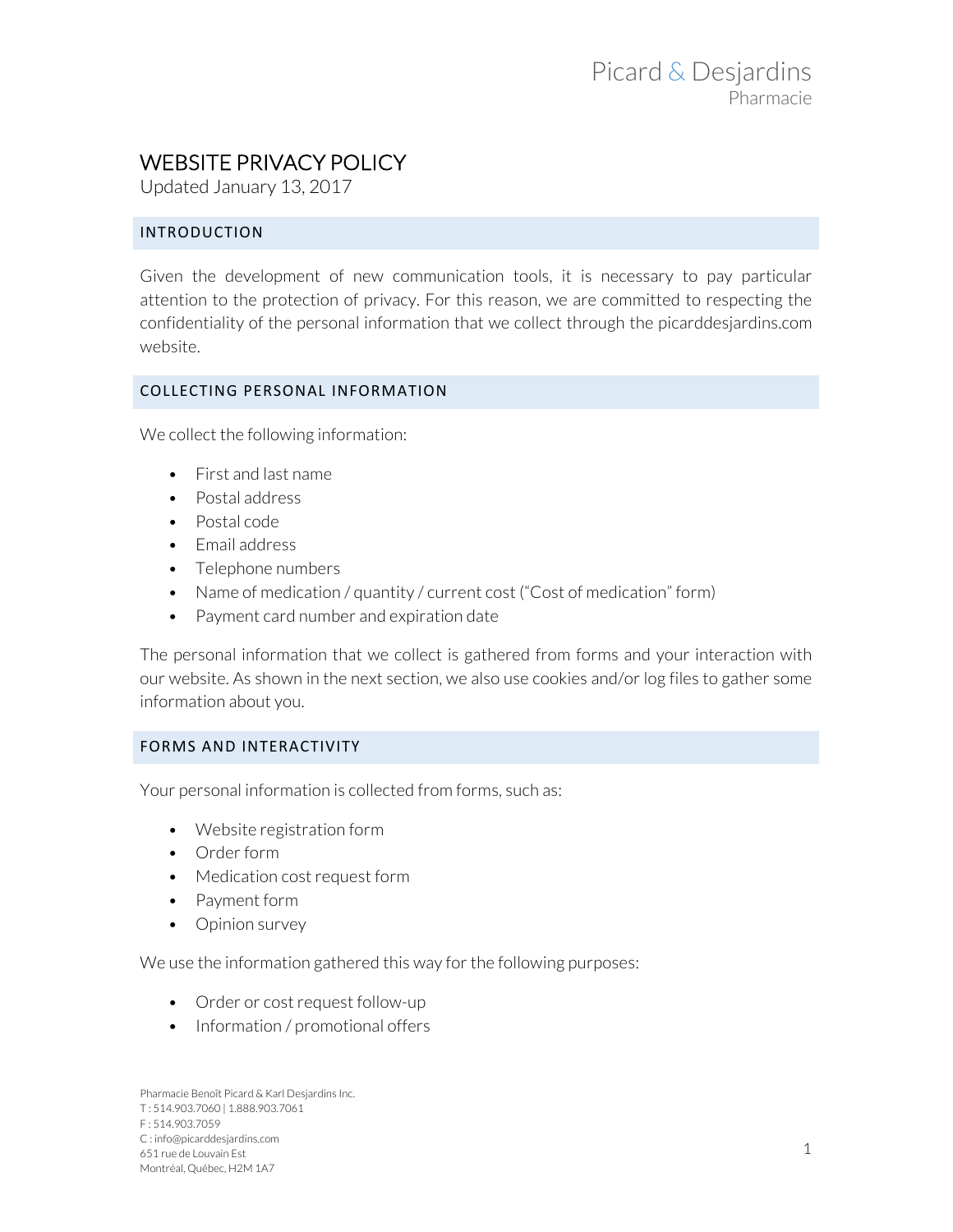- Statistics
- Contact
- Website management (presentation, organization)

Information about you is also collected through your interaction with our website in the following way:

- Forums or discussions
- Comments
- Correspondence

We use the information gathered this way for the following purposes:

- Statistics
- Contact
- Website management (presentation, organization)
- Information / promotional offers

#### COOKIES AND LOG FILES

Some information is gathered from cookies and log files. An anonymous copy of interactions may be shared with third parties (Google, Facebook, etc.), mainly the following information:

- IP address
- Operation system
- Pages visited and requests
- Hour and date of connection

Using such files allows us to:

- Improve and personalize services
- Conversion analysis
- Personalize your consumer profile
- Monitor orders
- Advertisement
- Remarketing and retargeting
- Statistics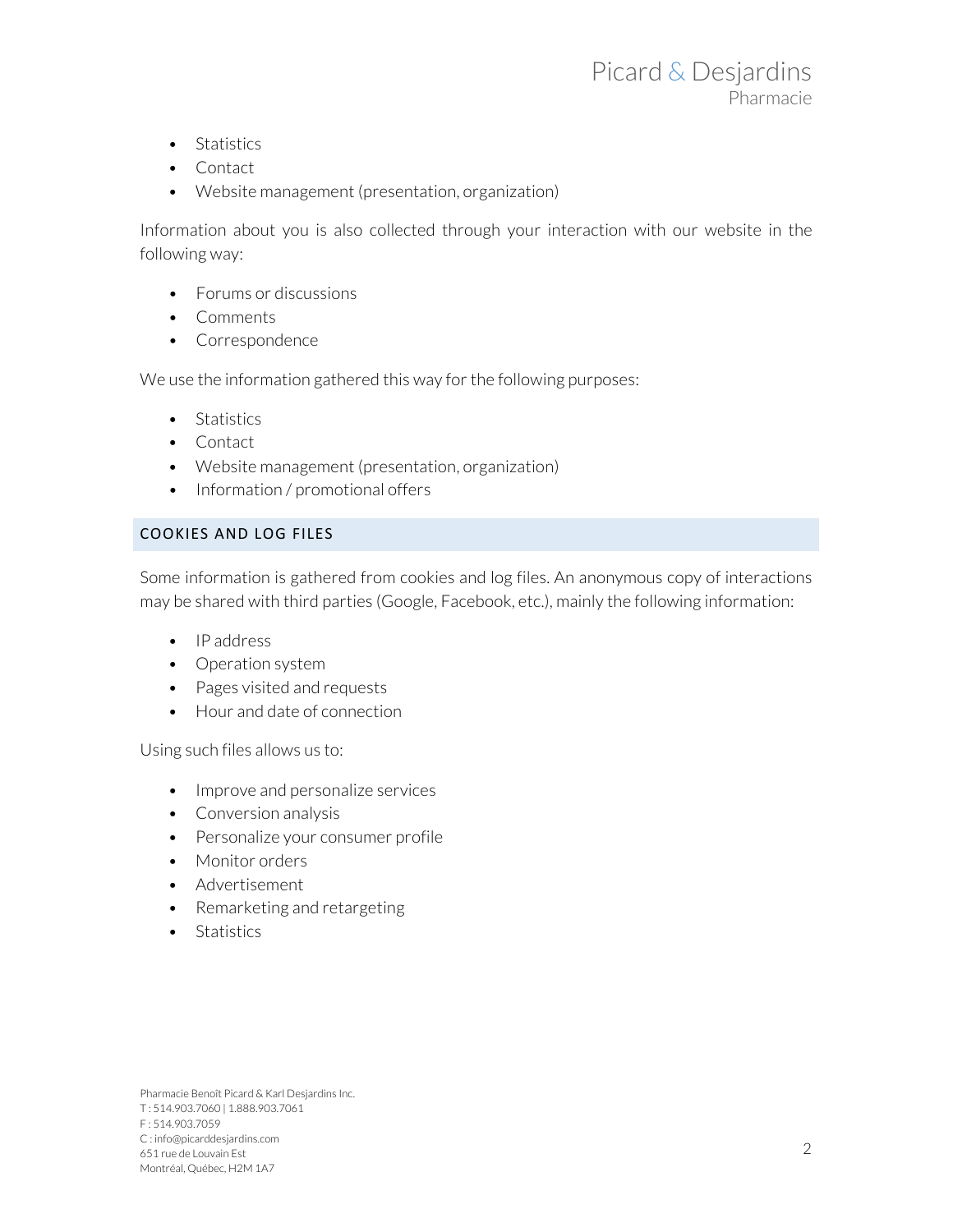### SHARING PERSONAL INFORMATION

We will not market the personal information we gather about you on our website. However, sometimes we share this information with third parties (web service providers) for the following reason:

• Carrying out your purchase order

If you do not want us to give your personal information to third parties, you can oppose it during the collection or at any time thereafter, as mentioned in the next section.

## WITHDRAWAL AND OPPOSITION RIGHTS

We are committed to giving you a withdrawal and opposition right regarding your personal information.

The right to oppose is the opportunity internet users are given to refuse that their personal information be used for the purposes mentioned during the collection.

The right to withdraw is the opportunity internet users are given to ask that their personal information not appear, for example, in a mailing list.

To exercise these rights, you can reach us at the following addresses:

# Postal address: 1440-1981 McGill College Avenue, Montreal, Quebec, H3A 2Y1 Email address: legal@picarddesjardins.com

#### ACCESS AND RECTIFICATION RIGHTS

We are committed to recognizing the right to access and rectify for those who want to consult, modify or delete information that concerns them.

In order to exercise these rights, you can reach us at the following addresses:

# Postal address: 1440-1981 McGill College Avenue, Montreal, Quebec, H3A 2Y1 Email address: legal@picarddesjardins.com